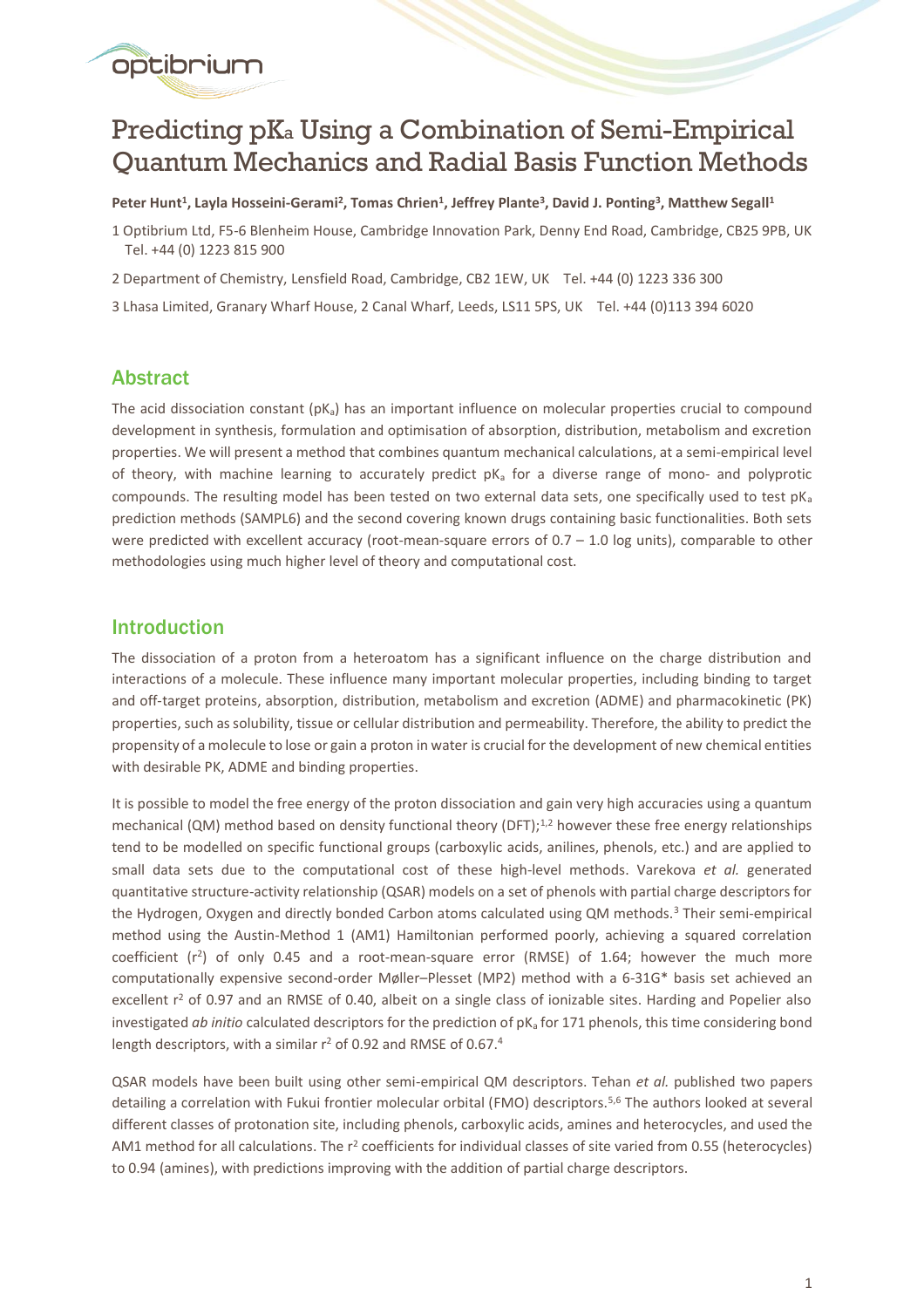Several commercial vendors have developed  $pK_a$  models (ACDLabs,<sup>7</sup> SimulationsPlus,<sup>8</sup> Schrodinger,<sup>9,10</sup> ChemAxon,<sup>11</sup> Molecular Discovery<sup>12</sup>), which rely on linear free energy relationships (LFER) or QSAR methods and are derived from large databases of pK<sub>a</sub> values (>10,000 data points in most cases). Liao and Nicklaus<sup>13</sup> compared nine different programs applied to the predicted  $pK_a$  values of 197 pharmaceutical compounds and found a range of performances (r<sup>2</sup> values from 0.58 to 0.94 and RMSEs from 1.8 to 0.65), where surprisingly the worst performing was a DFT-based method. However, it is very difficult to ascertain whether the more successful methods simply had more of the test compounds within their own training sets. Other reviews of  $pK<sub>a</sub>$  tools have been published, at least in part, based on proprietary compounds Balogh *et al.* published results on their inhouse dataset of 95 compounds, <sup>14</sup> Manchester *et al.* evaluated the predictive performance on 211 drug-like compounds,<sup>15</sup> Settimo *et al.* from Vertex used datasets of in-house and external sources to show how varied the performance can be between models.<sup>16</sup> The success of each method depended on the test dataset used and on the ability of each model to recognise potential ionisable sites. Hence, the performance varied depending on the ionisable site considered (bases tended to be less well predicted compared to acids).

Our aim was to create a model using a semi-empirical QM approach combined with machine learning. We wished to retain the physically relevant contributions to the electrostatics, provided by consideration of the whole molecular environment, while balancing this with acceptable computational cost and speed of calculation. The model we describe herein employs a single model (not specific to any ionisable group), derived from a comparatively small, but carefully curated data set of aqueous  $pk<sub>a</sub>$  values for mono- and diprotic compounds, where the atomic assignment of  $pK_a$  values to specific heteroatoms or groups was unambiguous. This is essential for a correct characterisation of the ionised site to reduce the potential for noise in the data, where the association of a  $pK_a$  with an exact site can be lost in databases containing very large numbers of polyprotic molecules.

The next section describes the methods and data used to generate a model to predict  $pK_a$ . Following this, the Results and Discussion section provides a detailed analysis of the performance of the model on independent validation and test sets, as well as additional published benchmarking sets. Finally, the Conclusions section summarises the outcome of this study.

## **Methods**

#### Data Set

A data set was collated from public data sources<sup>17,18,19</sup> and comprises aqueous pK<sub>a</sub> determinations at temperatures close to 25 degrees. Each data point was carefully inspected to ensure that the assignment of the  $pK<sub>a</sub>$  value to a specific site or group was clear and unambiguous.

The total data set contained 2,435 pK<sub>a</sub> values, which were split into 1,722 values in the training set, 359 in the validation set and 354 in the test set. These corresponded to 2,243 unique compounds of which 1,570 were in the training set, 336 in the validation set and 337 in the test set (a split equivalent to 70%:15%:15% of the compounds created by random selection). The purpose of the validation and test sets are to provide two independent assessments of any model generated, the validation set allows the selection of the best performing methodology and the test set is a check to ensure that this selection has not been influenced by random chance. Valid models should perform equally well on both sets whilst a much poorer performance on the test set would indicate a biased model or simply a good validation result by random chance.

The distributions of  $pK_a$  values in the training, validation and test sets are shown in Figure 1. Distributions of simple compound properties for these sets are shown in Figure 2 and one can see that the molecules included are distributed more towards the smaller, less functionalised end of the property ranges. However, this is in keeping with the dataset construction strategy to include only molecules with unambiguous assignment of  $pK_a$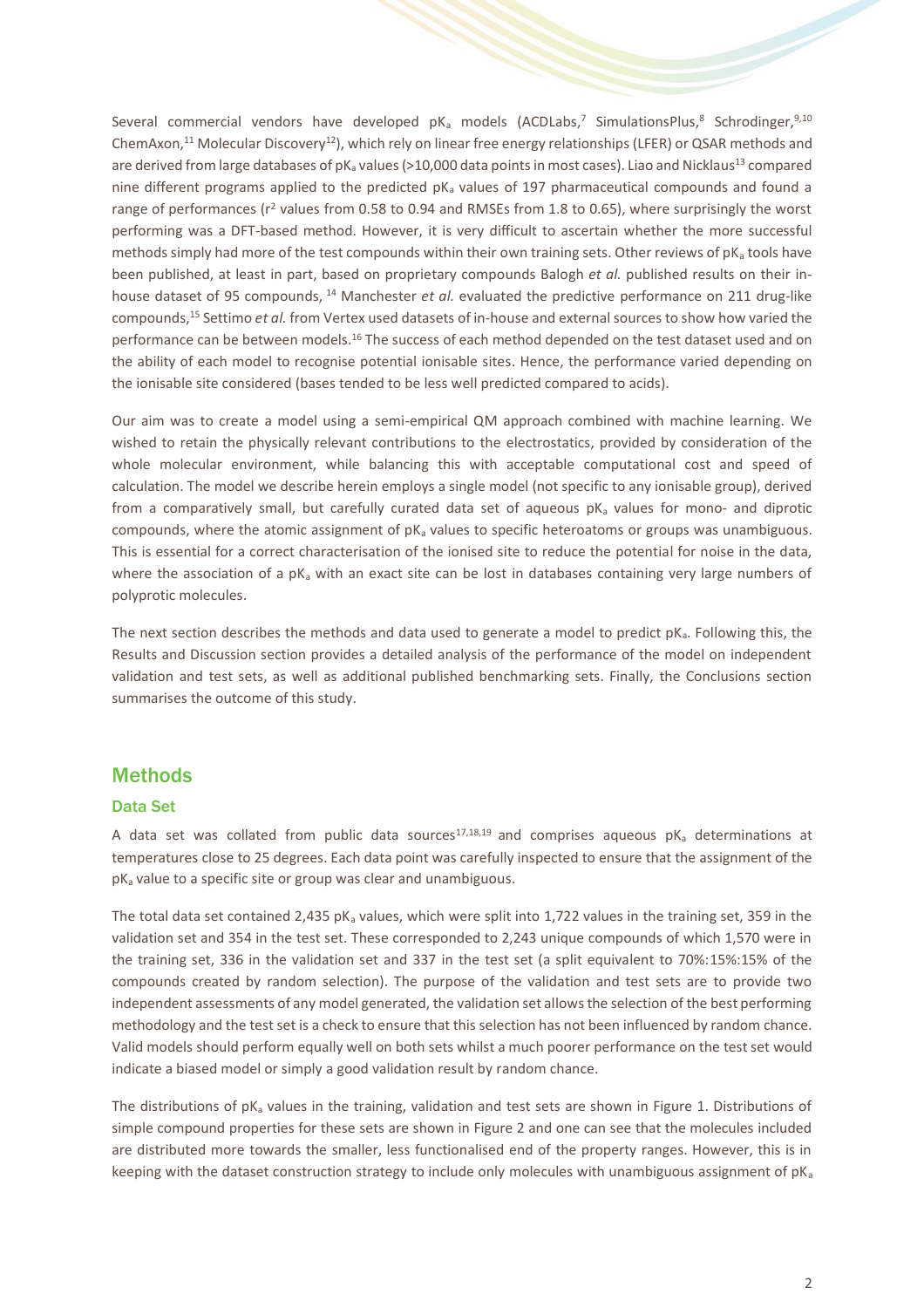values to atomic sites. Despite this, there are representative 'drug like' molecules included in the training, validation and test sets. Other property distributions are illustrated in Figure S1 in the supplementary information which cover the lipophilicity, three dimensionality, and aromaticity.



*Figure 1. Plot of the distribution of the experimental pK<sup>a</sup> values across the data set. The histogram bars are coloured according to the proportion of that bar in the training (pink), validation (blue) and test (green) sets. The distributions show the relative paucity of pK<sup>a</sup> values around the 5.5 to 7.5 region as well as those at the extremities of the range.*

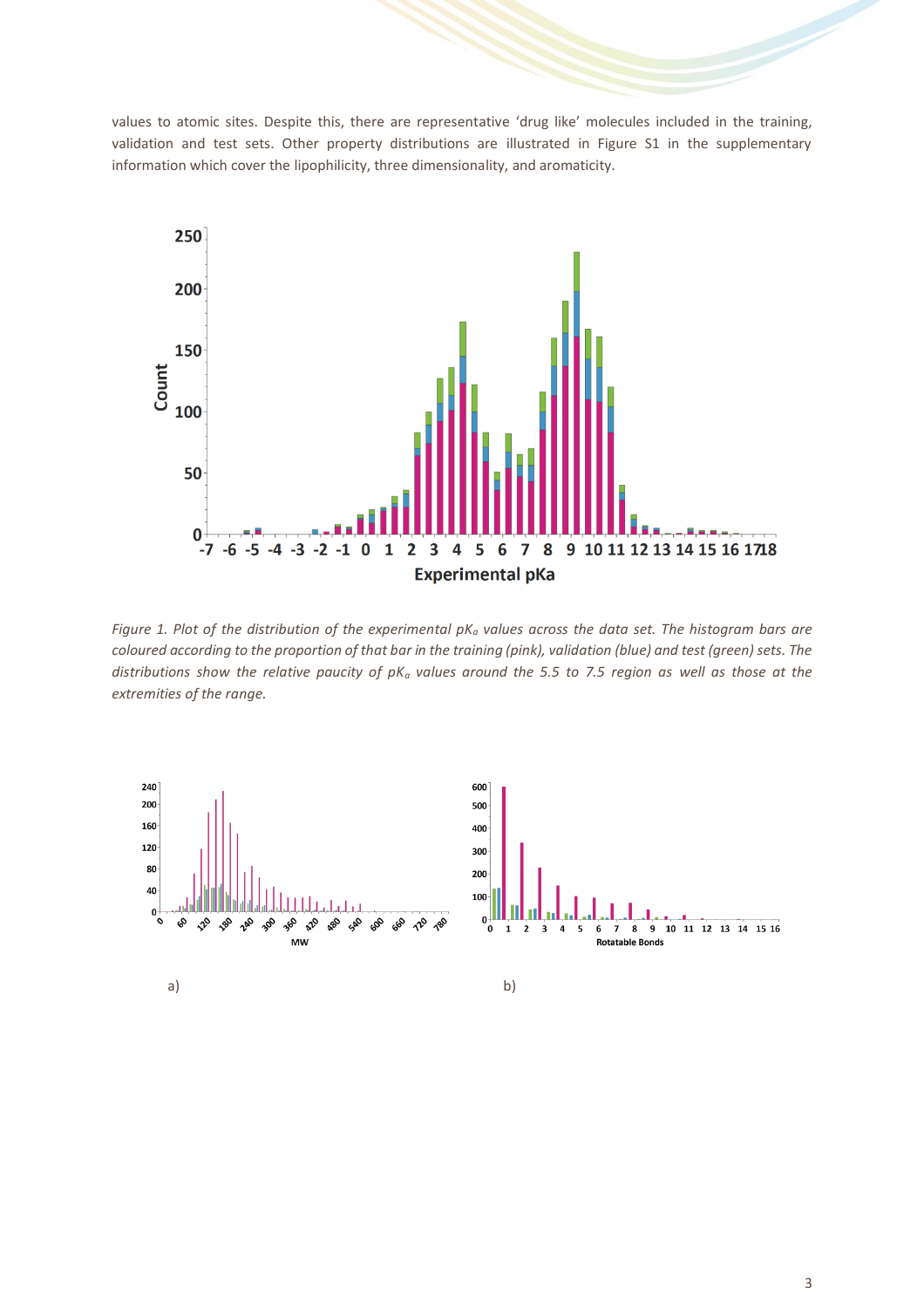

*Figure 2. Plots of the distributions of simple properties across the training (pink bars), validation (blue bars) and test (green bars) sets. a) Molecular weight, b) Rotatable bonds, c) Hydrogen bond acceptors, d) Hydrogen bond donors.*

Figure 3 shows the distribution of the training, validation and test sets relative to the 'chemical space' of launched small molecule drugs. This shows good coverage of the diversity of drug-like compounds, with the exception of steroids (the cluster in the top right) and large macrocyclic and linear peptides (the bottom right region). Further analysis of the coverage of the data set relative to launched small molecule drugs, in the space of the descriptors used in the modelling process, is provided in Figure S2 in the supplementary information.



*Figure 3. A chemical space representation of approximately 1300 launched small molecule drugs (grey points) with the compounds in the pK<sup>a</sup> data set overlaid. The training (pink), validation (blue) and test (green) sets are shown. This illustrates that the data set used herein covers a large majority of the small molecule drug space. In this plot the proximity of two points represents the structural similarity between the corresponding compounds defined using a Tanimoto index based on a 2-dimensional path-based fingerprint. The distribution of points is generated using the t-distributed stochastic neighbour embedding algorithm.<sup>20</sup>*

The full data set, including compound structures, set membership, experimental and predicted data are included in the supplementary information.

#### Descriptor Calculation

A single 3-dimensional conformation was generated for each compound using OMEGA.<sup>21</sup> If stereochemistry was defined in the SMILES then this was maintained in the 3D structure, but if no stereochemistry was defined then a single stereochemical configuration was taken from OMEGA. We have found during the course of this research that intramolecular H-bonding groups can promote H-transfers during the optimisation steps (especially with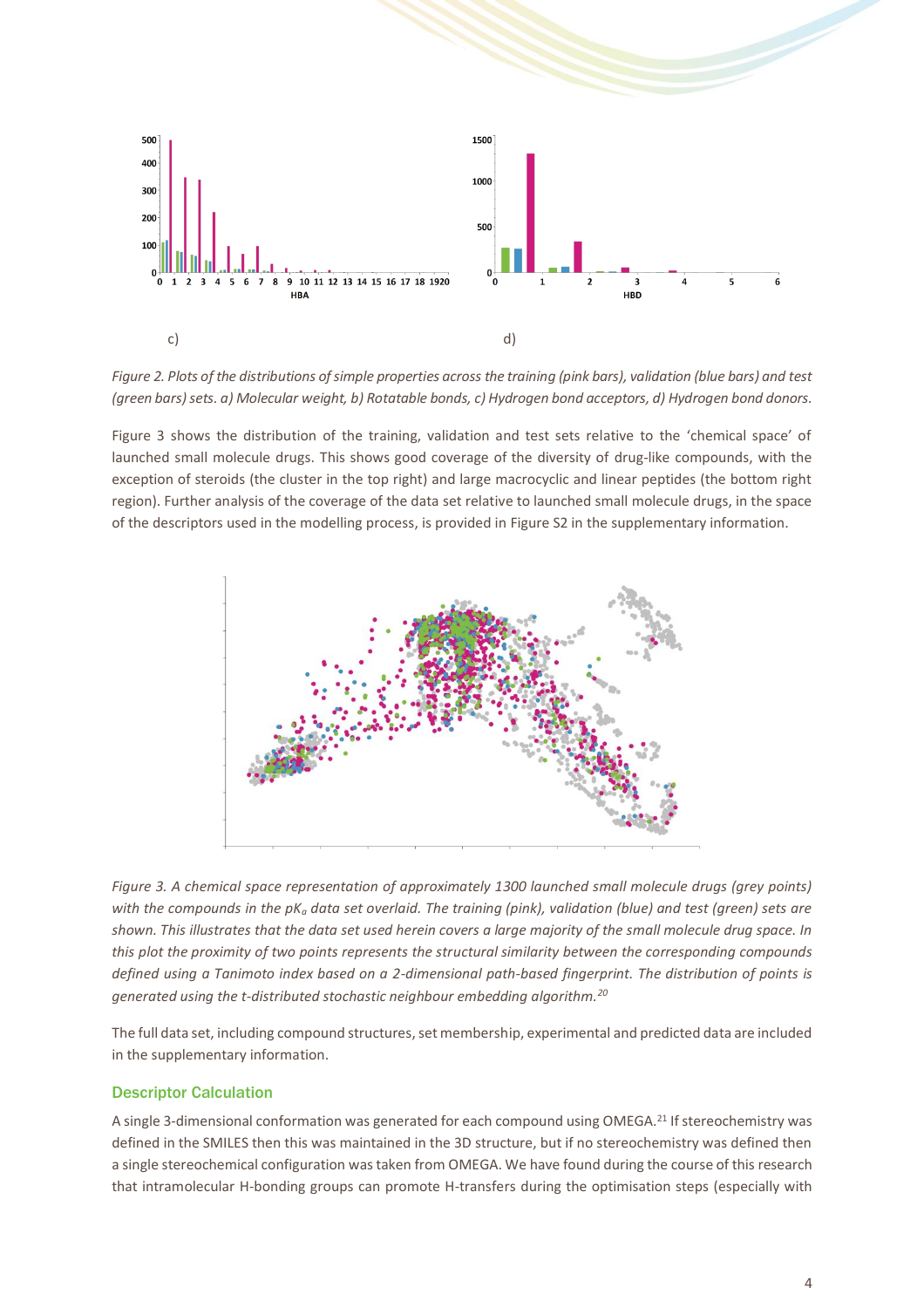the ionised sites) so these groups are, where possible, rotated away from the site of ionisation prior to optimisation. Any proton transfer would make the QM descriptors for that system inconsistent with the descriptors generated for systems where this transfer does not take place, hence for consistency we alter the OMEGA torsions for some substructures prior to optimisation. A list of the SMARTs patterns we use to identify these potential problematic sites and torsion modifications applied can be found in TABLE T1 in the supplementary information.

The parent and subsequent structures were optimised using the AM1 Hamiltonian in MOPAC<sup>22</sup> without solvent corrections, using the following keywords "AM1 EF PRECISE MMOK VECTORS T=3600 CYCLES=1000 EIG-EXOUT GEO-OK CHARGE=\*" where the charge keyword value '\*' was set appropriately for the compound charge state.

Hydrogen atoms were then added or removed from the parent structure to create the appropriate conjugate acid or conjugate base and the Hydrogen atom positions were adjusted as required using OMEGA. This newly ionised structure was again optimised through MOPAC and the descriptor calculation repeated. The descriptors used capture atomic and bond properties, describing the Hydrogen, heteroatom (X) and all of the heavy atom neighbours (R) of the heteroatom in the conjugate acid and base forms for the ionisable site, as illustrated in Figure 4. Nucleophilic and electrophilic delocalisabilities (matching those obtained when the "SUPER" keyword<sup>22</sup> is used in recent MOPAC versions), bond lengths and atom charge descriptors were calculated for the heteroatom and nearest heavy-atom neighbours. Each of the descriptors calculated for the individual heavy atoms, R, were averaged across the n heavy atoms to produce a single value for that descriptor. The HOMO and LUMO energies and heats of formation of the conjugate acid and base were also used as descriptors.



*Figure 4. The atoms considered in the parameterisation of the model where 'n' refers to all the directly bonded heavy atoms of the heteroatom X.*

This process was repeated for each site considered as likely to be ionised in a reasonable  $pK_a$  range. Currently alkyl or unsubstituted amide and sulphonamide NH groups and Carbons are excluded; however, these could be introduced by the inclusion of accurate  $pK_a$  determinations to the training set. For polyprotic compounds, each site was protonated or deprotonated individually and the most basic and/or most acidic site was identified. A second round of calculations was then performed where this primary site was ionised and the other sites were examined to determine the second-most basic/acidic site; if the molecule was zwitterionic, the process was repeated with the other acidic/basic site charged as this enables a better prediction for the most acidic/basic sites. Once these two most acidic/basic sites were determined, a final round of calculations were performed for any other isonisable site, with these two sites in their appropriate charge states. These heuristics provide a way of capturing the effect of ionisation of the most acidic and basic sites in a molecule on the estimation of the acidity/basicity of subsequent sites.

We are not attempting to explicitly calculate specific micro  $pK_a$  states of a molecule, with appropriate Boltzmann-weighted contributions for each state, as this extends the calculation time and provided little gain in accuracy. Our aim, with these heuristics, is to produce a set of predictions from a simple, single QSAR model, that are more realistic evaluations of the charge state of a molecule in water and, as such, the ease or otherwise of introducing a second or subsequent charged site into a system that already bears a charge (or charges) should be considered and predicted appropriately.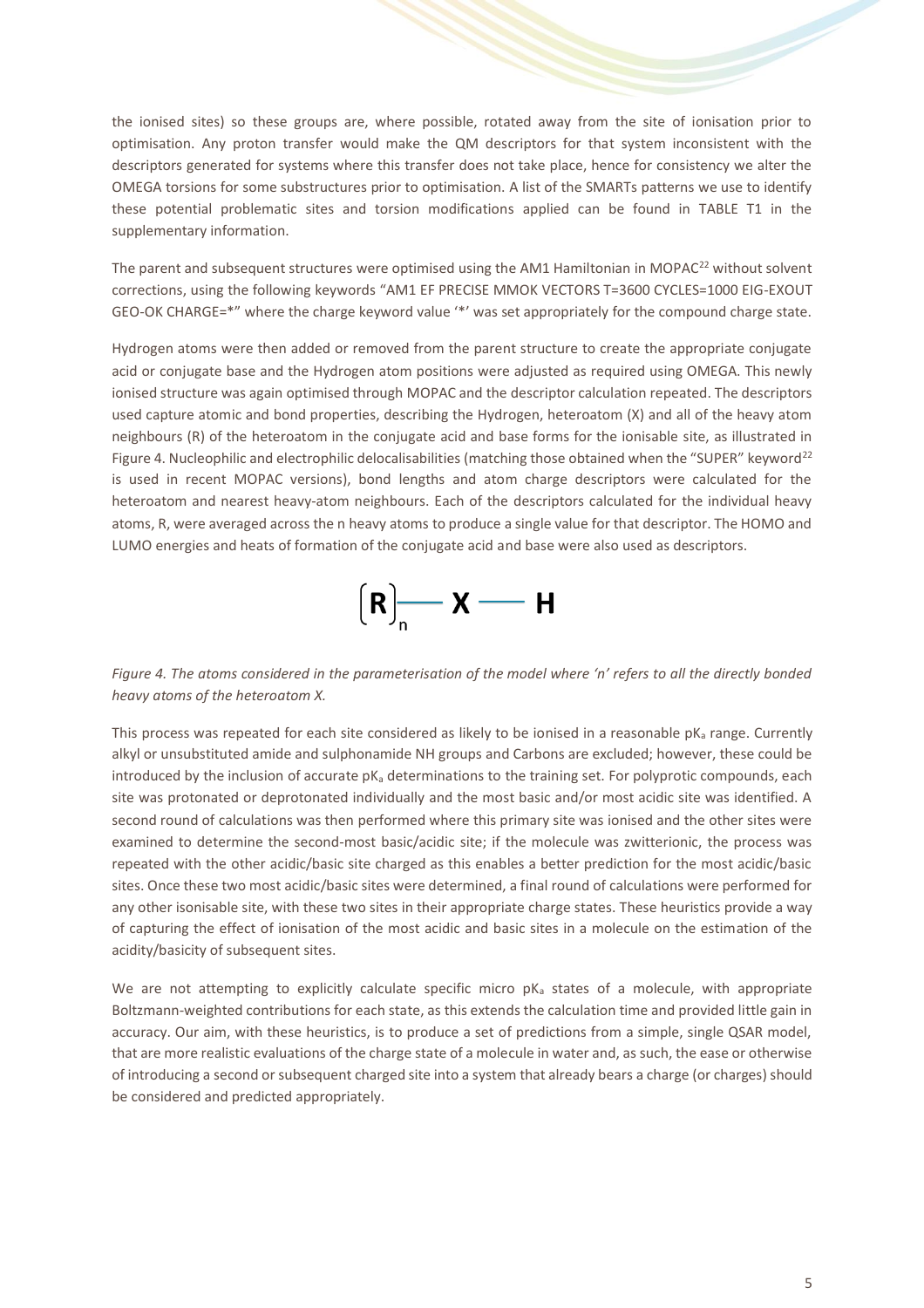#### Model Generation

Models were generated and tested using the data set and descriptors described above, employing four methods implemented in the Auto-Modeller™ module of the StarDrop™ software<sup>23</sup>: a linear method, partial least square (PLS);<sup>24</sup> radial basis functions (RBF);25,26 random forests (RF);<sup>27</sup> and Gaussian processes (GP) with conjugate gradient optimisation of hyperparameters.<sup>28</sup>

The best model identified in the study, by the use of an independent validation set, is based on the RBF method. RBFs have been praised for their simplicity, robustness and ease of implementation in multivariate scattered data approximation. Such techniques have been applied with success in problems ranging from training neural networks to image compression and broadening to other disciplines such as engineering.25,26 A radial basis function is a non-linear transfer function which aims to approximate a real valued function  $y(x)$  by  $\mathcal{Y}(x)$ , given the set of sample values  $Y = \{y_1, ..., y_N\}$  at the points  $X = \{x_1, ..., x_N\}$ . To achieve this, we choose  $\mathcal{Y}(x)$  to be of the form

$$
\Psi(\underline{x}) = \sum_{i=1}^{N} a_i \phi(\|\underline{x} - \underline{x}_i\|),
$$

where  $a_i$  is a real valued weight,  $\phi$  is a basic function and  $\Vert \cdot \Vert$  denotes the Euclidian distance metric. Vectors  $x^{i}$  represent *N* points where the radial basis functions are centred and represent the descriptor vectors for the *N* compounds in the training set. A variety of basis function types may be used, including linear, cubic, multiquadratic and Gaussian. Based on previous experiments, the model herein uses a linear function.

In fitting the RBF to the data, the conventional method is to require that  $\mathbf{\Psi}(\underline{x})$  pass through all the training data points, which gives the following linear system of equations:

$$
y_j = \sum_{i=1}^{N} a_i \phi(\|\underline{x}_j - \underline{x}_i\|)
$$
,   
  $j = 1,...,N$ .

This linear system can be solved for the weights  $a_i$  ,  $(i=1...N)$  <sub>. Then</sub> the fitted function  $\;\Psi(\underline{x})\;$  can be used for predicting new data points.

This RBF method can be considered as a generalisation of a *k*-nearest-neighbour approach to use all N compounds in the training set, where the contribution of each training point is weighted by its Euclidean distance to a test point. We have found it to be particularly effective where the relevant descriptor space is densely populated by training points. However, the RBF method does not extrapolate well beyond these regions, so it is important to include an assessment of the domain of applicability of the model. Furthermore, because this function is guaranteed to pass through the training points, it is essential to validate the resulting model with an independent test set to ensure that it generalises to new compounds and is not over trained.

## Results and Discussion

The results for the four methods applied to the independent validation and test sets are summarised in *[Table 1](#page-6-0)*, which shows the coefficient of determination  $(R^2)$ , RMSE, Mean Absolute Deviation (MAD), the maximum error, and the total number of  $pK_a$  predictions which exceeded cutoffs at either 1 or 2, 3, 4 or 5 log unit deviations for each model.

The predictions from the different models, in particularly the RBF, GP and RF models were strongly correlated and there were no consistent patterns in outliers or mispredictions from any of the models (see Figure S3 in the supplementary information). Therefore, the best model was determined to be that derived using the RBF methodology and the results on the independent validation and test sets are shown in Figure 5. The remaining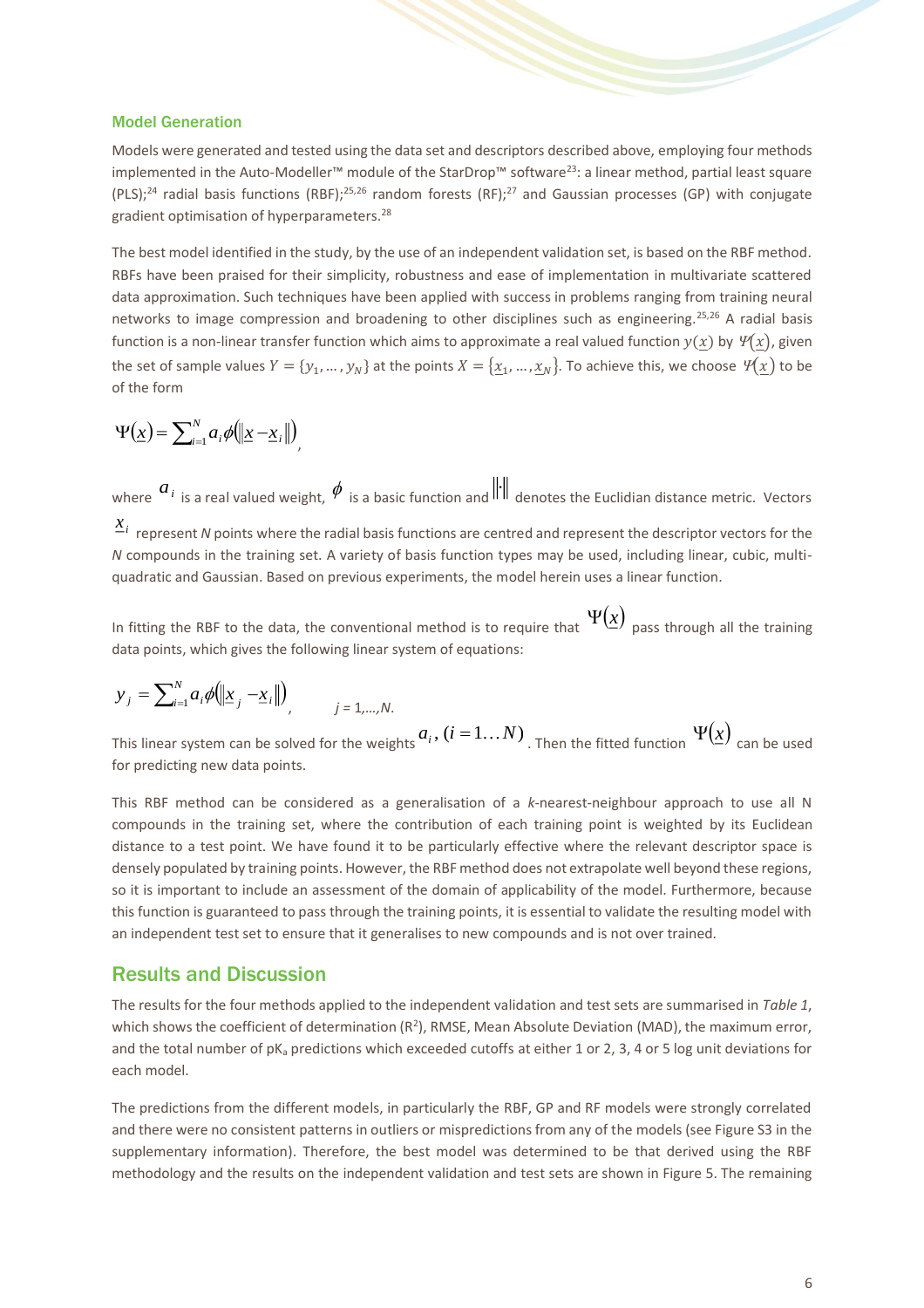analyses, described below, relate to this model. Please note that in cases where multiple potential sites of ionisation are present in the same functionality and a clear assignment cannot be made, e.g. a piperazine, both were included in the validation and test sets and hence the associated error represents an average between these to give a fair assessment. However, including only the closest agreement between the model predictions and the experimental value only reduced the RMSE values by around 0.02 in the test set and 0.07 in the validation set.

<span id="page-6-0"></span>*Table 1. The performance of the models for the independent validation and test sets. The coefficient of determination (R<sup>2</sup> ) root-mean-square error (RMSE), mean absolute deviation (MAD), maximum deviation and the distribution of erroneous predictions above 1,2,3,4, or 5 log units are shown for each set. GP is Gaussian processes, RBF is radial basis function, RF is random forests, PLS is partial least squares*

| <b>Method</b> | <b>Validation Set</b> |             |            |                     |                       | <b>Test Set</b> |             |            |                     |                       |
|---------------|-----------------------|-------------|------------|---------------------|-----------------------|-----------------|-------------|------------|---------------------|-----------------------|
|               | R <sup>2</sup>        | <b>RMSE</b> | <b>MAD</b> | <b>Max</b><br>Error | Error<br>distribution | $R^2$           | <b>RMSE</b> | <b>MAD</b> | <b>Max</b><br>Error | Error<br>distribution |
| <b>RBF</b>    | 0.90                  | 1.05        | 0.65       | 5.3                 | 80, 27, 11, 4, 1      | 0.92            | 0.91        | 0.59       | 4.2                 | 67,20,6,1,0           |
| GP            | 0.86                  | 1.28        | 0.84       | 7.4                 | 111,40,15,6,2         | 0.85            | 1.21        | 0.80       | 6.2                 | 96, 38, 12, 8, 4      |
| <b>RF</b>     | 0.87                  | 1.25        | 0.82       | 5.2                 | 95, 33, 17, 7, 2      | 0.88            | 1.12        | 0.74       | 5.6                 | 95, 35, 13, 4, 1      |
| <b>PLS</b>    | 0.66                  | 2.0         | 1.43       | 9.9                 | 183,92,39,20,11       | 0.69            | 1.81        | 1.32       | 8.2                 | 183,80,36,21,5        |



*Figure 5. A plot of predicted versus observed pK<sup>a</sup> values for the validation (blue points) and test (green points) sets using the RBF model. The identity line and lines deviating by 1 log unit are shown as red dotted lines.*

An alternative view of the model performance is to analyse the error distribution, as RMSE values can be influenced by a small number of large outliers. For the validation and test sets 34% and 32% of the  $pK<sub>a</sub>$  values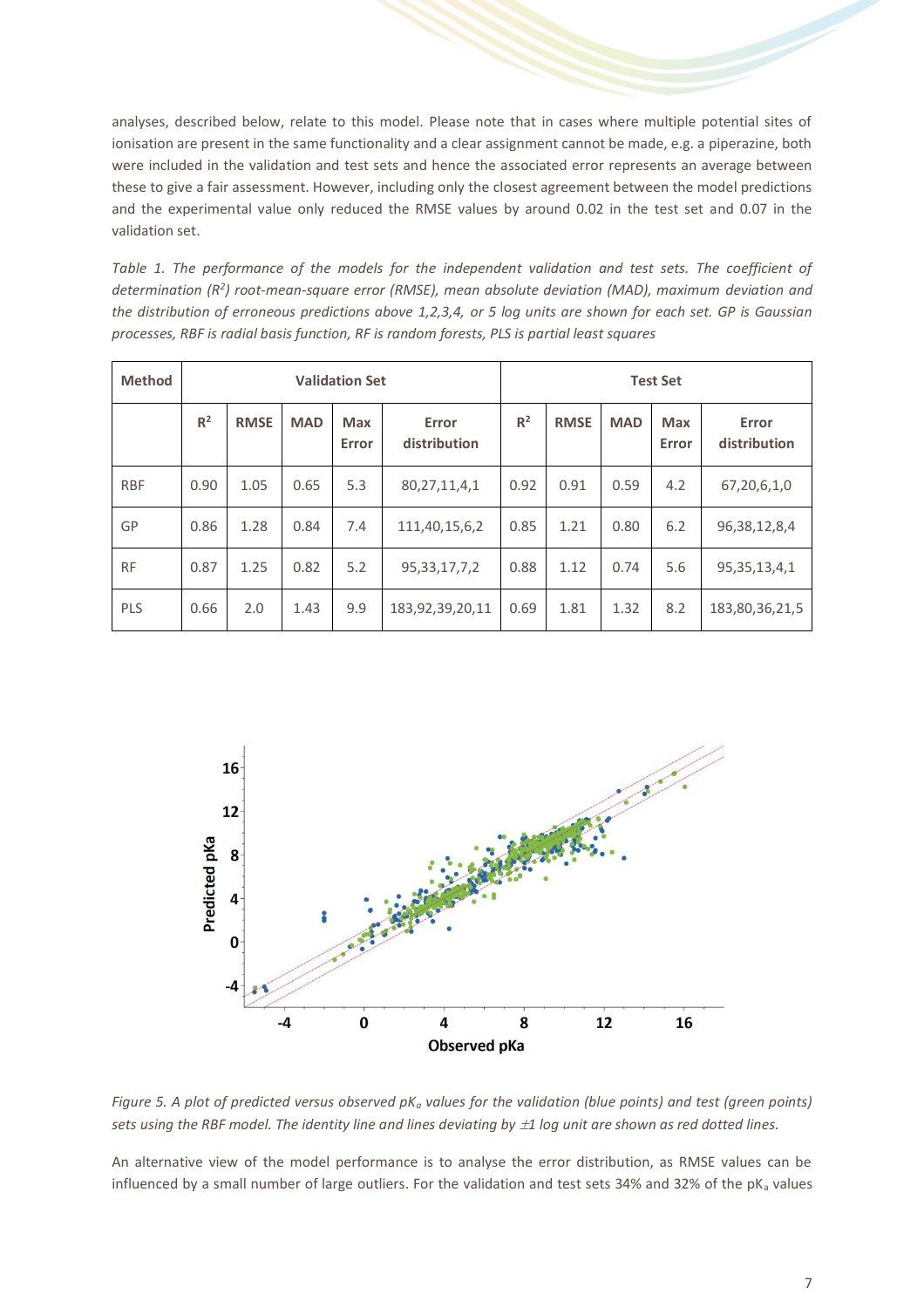are predicted within 0.2 log units; this rises to 68% for the validation and 69% for the test set within 0.6 log units and 79% and 83% within 1 log unit respectively (shown in Figure 6) 90% of the validation set has a deviation below 1.6 whilst for the test set this deviation is only 1.46 log units.



*Figure 6. A plot of absolute deviations for the validation (blue bars) and test (green bars) sets using the RBF model. The largest deviations were found to occur for some of the extreme measured pK<sup>a</sup> values*

The distribution of deviations is very similar for those experimental  $pK_a$  values that are either above 7, or 7 and below, as shown in Figure 7, although it is interesting to see the higher proportion of small deviations in the predictions of the test set relative to the validation set for those in the  $pK_a \le 7$  group.



*Figure 7. A plot of absolute deviations for the validation (blue bars) and test (green bars) sets using the RBF model for experimental pK<sub>a</sub> values that are either above 7, or 7 and below; (a) is*  $pK_a \le 7$ *, b) is*  $pK_a > 7$ *)* 

A more detailed analysis of the distributions of the absolute deviations in prediction relative to the experimental  $pK_a$  is shown in Figure 8. This shows that the extreme  $pK_a$  values are amongst the poorest predictions, but there are a small number of outlier predictions across the  $pK_a$  range. The median of the absolute deviations dip in the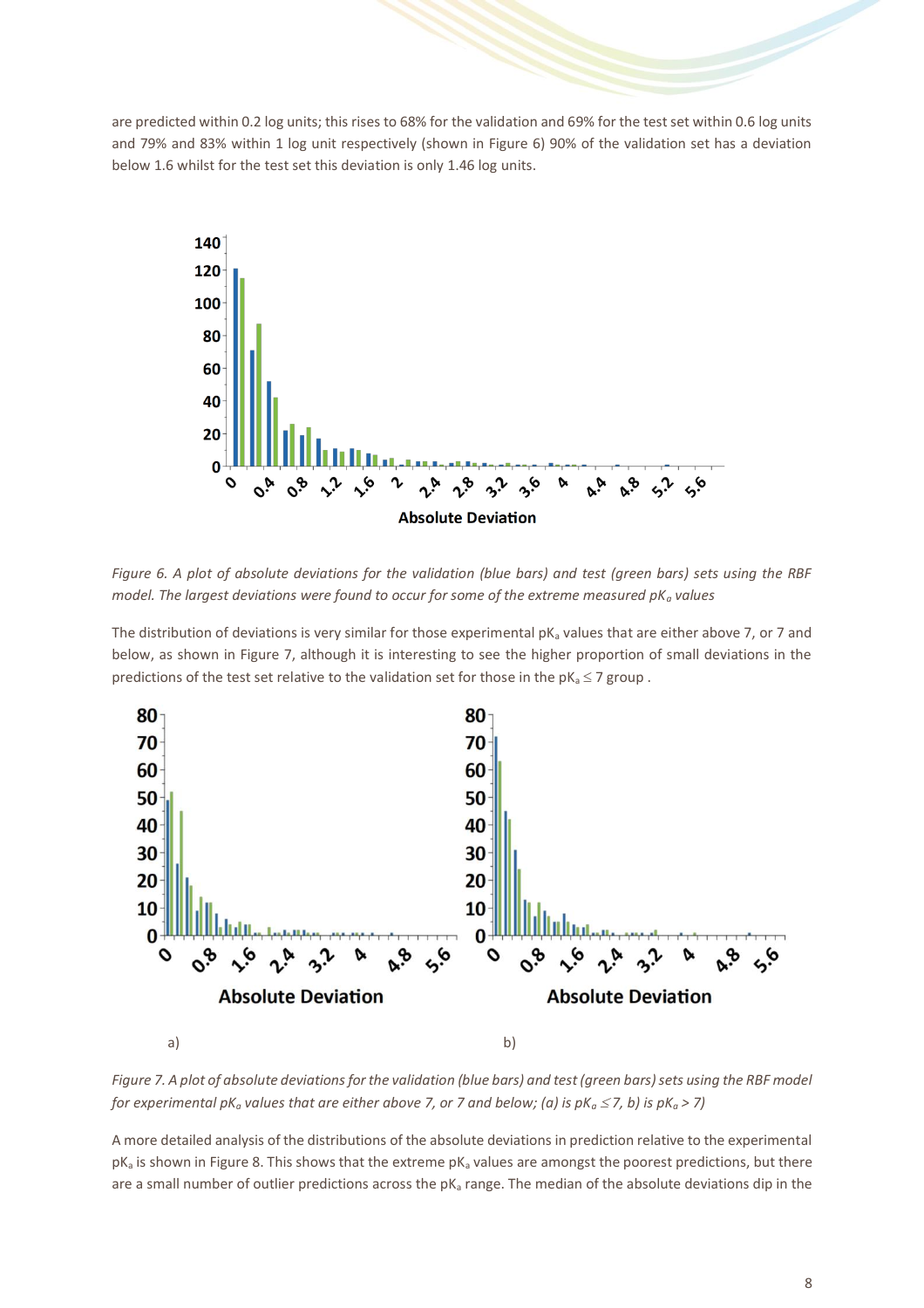$pK_a$  ranges 8-10 and 3.5-5, which coincide with the maxima in the distribution of the experimental  $pK_a$  values in the data set, as shown in Figure 1. This is as expected because of the better representation of these  $pK_a$  values in the training set and is desirable because it suggests that the model will be more accurate for the most relevant ranges of pK<sub>a</sub>.



*Figure 1. A box plot showing distributions of absolute deviations of the RBF model predictions as they are distributed across the range of experimental pK<sup>a</sup> values. The boxes are coloured by the data set, with the validation set in blue and the test set in green. Attention should be drawn between the shape of this distribution and the frequency distribution of experimental pK<sup>a</sup> values shown in Figure 1.*

The error distributions were also plotted on the chemical space illustrated in Figure 3 and a related space derived from the property matrix used to generate the model, however no notable biases in terms of chemical structure or atomic property could be identified. This is illustrated in Figure S4 in the supplementary information.

The speed of the predictions is of interest in the application of this methodology to drug design. The submission of the validation and test sets to the model, without prior calculation of the descriptors, resulted in average calculation times per molecule of 17 and 20 seconds respectively on a single threaded CPU (Intel® i7-8550U @ 1.8GHz). Parallelisation of this methodology is eminently feasible and would enable even large collections of molecules to be predicted in a reasonable timeframe. A few examples of pharmaceutical or agrochemical marketed compounds from the validation set are shown below in Figure 9 along with the approximate time taken to predict all the various potential ionisable sites within each molecule, starting from the SMILES string.



**IR1: 9.1** DIPHENHYDRAMINE - expt.  $pKa = 9.1$ 

Time taken 17 seconds



FORAMSULFURON - expt.  $pKa = 4.6$ Time taken 238 seconds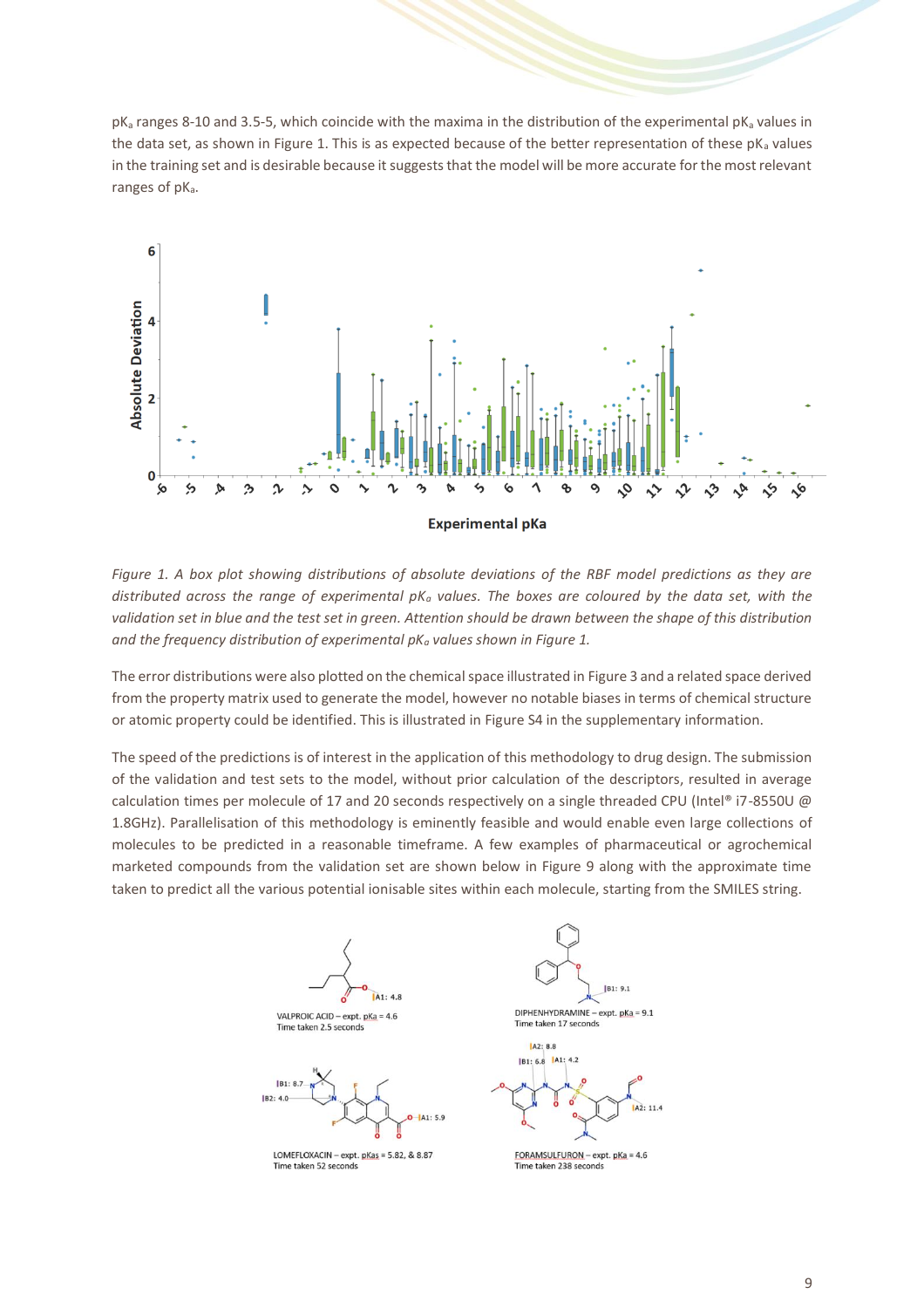*Figure 9. A selection of drugs and agrochemicals and the times taken to predict all the perceived ionisable sites using the RBF model within the StarDrop™ application<sup>23</sup>*

The RBF method does not naturally produce a measure of descriptor importance. However, examination of the GP model indicates that the average of the R-X bond lengths, the X atom charge in the conjugate base and acid forms, the X-H bond length in the conjugate acid, and the nucleophilic delocalisabilities of the X atom in the conjugate acid and the average value for this descriptor for the R atoms in the conjugate base form, are important in that model (see Figure 2 for the relationship of the R, X atoms at the ionisable site). The PLS model also shows similar descriptors with high absolute coefficients indicating a consistent pattern between models.

#### Comparison on Benchmarking Data Sets

This model was further validated by testing against two published data sets. The SAMPL6 data set comprises 24 kinase inhibitor-like molecules with 31 experimental  $pK_a$  values and was specifically devised to test  $pK_a$  prediction methods.<sup>29</sup> The second was a set of 48 amine-containing drug molecules (53 pK<sub>a</sub> values) devised by Jensen *et al*. <sup>30</sup>, which had been used to evaluate semi-empirical pK<sub>a</sub> prediction methodologies, similar to that used in this paper.



*Figure 10. Plot of predicted versus observed pK<sup>a</sup> values for the SAMPL6 data set using the RBF model. The identity line and lines deviating by 1 log unit are shown as red dotted lines, the compound with the largest misprediction is shown.*

The RMSE on the whole SAMPL6 set was 0.85 and the predicted versus observed graph is shown in Figure 10. This compares very favourably with the performances of the other methods published in the same journal issue as the challenge data set in reference 28, shown in *[Table 2](#page-9-0)*, where the authors noted that some outliers were removed due to sites not being thought of as ionisable or extra modifications were required such as conformational sampling. Further submissions to the SAMPL6 challenge are summarised on GitHub<sup>31,32</sup> and examination of the RMSE values quoted for the 38 submissions listed shows that our model is 4<sup>th</sup> in the list, which we believe to be notable given the poorer performances from many more complex methodologies. None of the compounds from this data set were included in the training or validation sets for the models described herein, so this represents a fair comparison.

<span id="page-9-0"></span>*Table 2. Summary of the performance of published methods on the SAMPL6 benchmarking data set. The method, root-mean-square error (RMSE) and comments made by the authors in the corresponding references are shown.*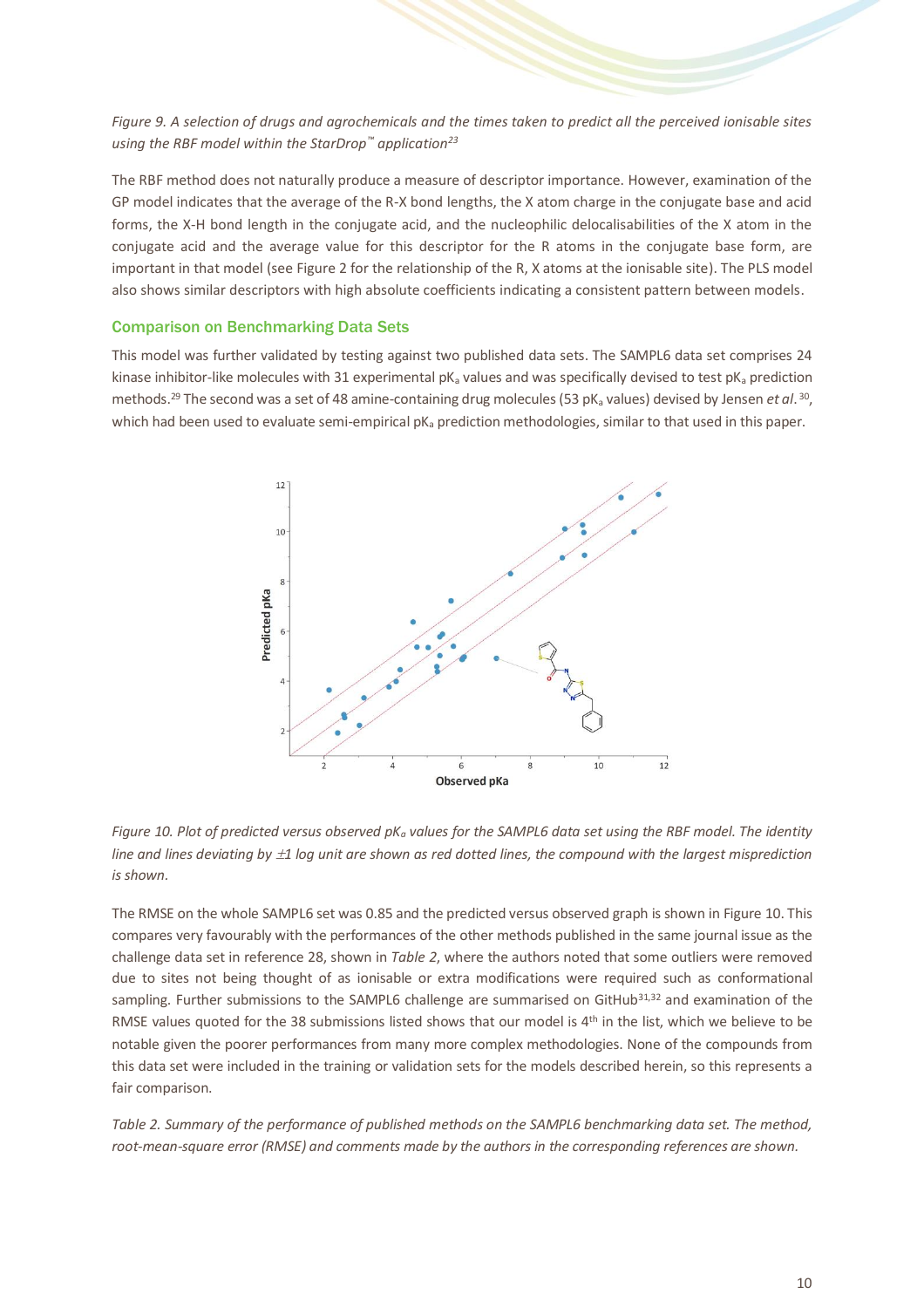| <b>Author</b>                | <b>Method</b>                               | <b>RMSE</b> | <b>Comments</b>                                                                      |  |  |  |
|------------------------------|---------------------------------------------|-------------|--------------------------------------------------------------------------------------|--|--|--|
| Bannan et al. <sup>33</sup>  | Gaussian process model                      | 2.2         | reducing to 1.7 by removing an outlier<br>SM06 - an amide anion                      |  |  |  |
| Pracht et al. <sup>2</sup>   | LFER with conf. sampling and DFT            | 0.68        |                                                                                      |  |  |  |
| Prasad et al. <sup>34</sup>  | QM/MM with<br>Hybrid<br>explicit<br>solvent | 2.4         | "protocol needs work"                                                                |  |  |  |
| Selwa et al. <sup>35</sup>   | <i>ab initio</i> QM free energies           | 1.95        |                                                                                      |  |  |  |
| Tielker et al. <sup>36</sup> | EC-RISM                                     | 1.7         | reducing<br>to 1.5<br>improved<br>with<br>electrostatics and 1.1 with conf. sampling |  |  |  |
| Zeng et al. <sup>37</sup>    | M06-2X DFT with SMD solvation<br>model      | 1.4         | falling to 0.73 with linear correction                                               |  |  |  |

The results obtained for the set published by Jensen *et al.*<sup>30</sup> are complicated by the presence of some of the compounds from this set in the training set of our model. However, the RMSE for the prediction of all of the  $pK_a$ values within the set is 0.98, which rises only slightly to 1.05 for the 45  $pK_a$  values not included in our training set. These results are equivalent to those obtained by Jensen *et al.* with solvent corrected values using COSMO and either the PM3 or AM1 semi-empirical methods, but *only* when the zwitterion Cefadroxil is excluded from their analysis.

A graph of predicted versus observed  $pK_a$  is shown for the Jensen *et al*.<sup>30</sup> data set in Figure 11(a), in which some of the outlier compounds are highlighted. These compounds indicate where our methodology might be improved either by additional data, or by the higher computational cost incurred by conformational sampling. The amidine Phenacaine highlights the relative paucity of acyclic amidines in our training set, whilst the Sparteine structure highlights the stabilisation of a protonated structure through internal Hydrogen bonding. Our procedure essentially describes the equilibrium between the Hydrogen on the ionisable compound and water, whereas the environment of the Hydrogen in Sparteine is influenced by the other Nitrogen within the Sparteine molecule (as shown in Figure 11(b)). Hence the specific Nitrogen-Hydrogen environment evaluated in our calculations gives rise to a less basic prediction than observed experimentally, as the internal H-bond is not captured by molecules in our training set and we only consider one conformation of the training and test molecules. The other outliers at the bottom left are the second  $pK_a$  (i.e. the di-protonated  $pK_a$ ) values quoted for Hydroquinine and Procaine respectively; the monoprotonated values are predicted within 1 log unit error.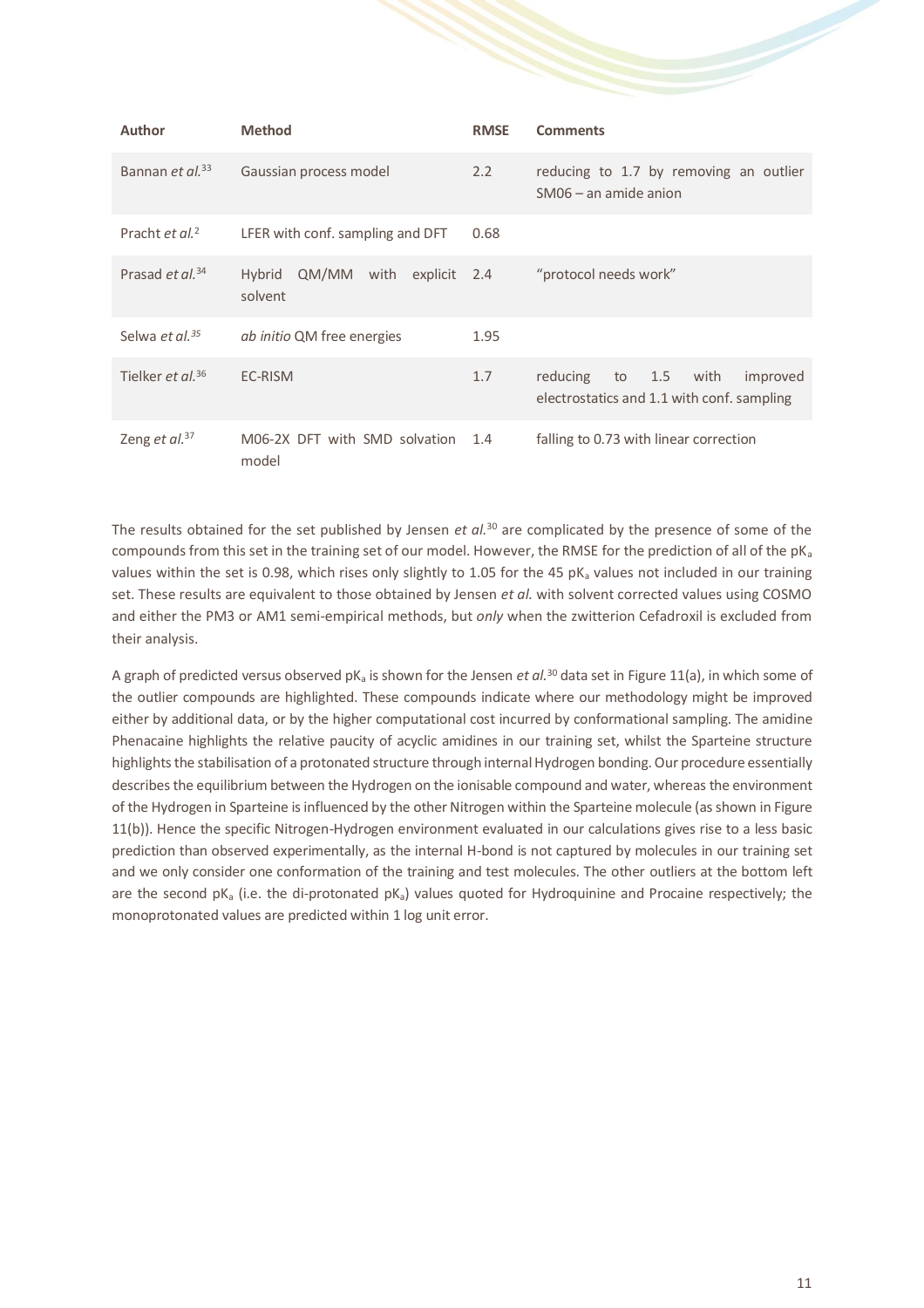

Figure 11. (a) Plot of predicted versus observed pK<sub>a</sub> for the data set published by Jensen et al<sup>30</sup> using the RBF model. The identity line and lines deviating by  $\pm 1$  log unit are shown as red dotted lines. Two main outliers, Sparteine and Phenacaine are highlighted the other main outliers are secondary rather than primary pka values. (b) a 3dimensional conformation of Sparteine illustrating the interaction between the proton and two Nitrogens that is not accurately captured by the model, giving rise to an inaccurate prediction.

# **Conclusion**

We have described a method combining semi-empirical QM and machine learning methodologies for the prediction of pK<sup>a</sup> for both mono- and poly-protic species. This gives rise to a single model that can be applied reliably across acidic and basic functionalities. The model performs as well as more computationally intensive methods on two published test sets, which were devised to specifically benchmark  $pK<sub>a</sub>$  prediction methods and cover important areas of druglike molecules. Our methodology considers the effects of the whole molecule on the immediate vicinity of the ionisable site and therefore incorporates more information about the molecular environment than is considered in simple isolated fragment-based QSAR methodologies. The speed of our method is still more than acceptable for the calculation of many hundreds of molecules encountered in a drug design or agrochemical optimisation process.

Supporting Information Available: A word file containing additional figures relating to the property and error distributions within the data set and a table of torsional modifications prior to initial geometry optimisation. A zip file of csv format files which contain the compound SMILES strings, experimental pKa data and predicted pKa data from the RBF model for the training, validation, and test sets used in the model building.

## Conflict of interest statement

The authors Peter Hunt, Layla Hosseini-Gerami, Tomas Chrien, and Matthew Segallare all current or former employees of the company Optibrium Ltd in whose StarDrop software the model described herein has been implemented.

## Funding sources

No funding sources outside of employment by Optibrium Limited or Lhasa Limited were used in this work.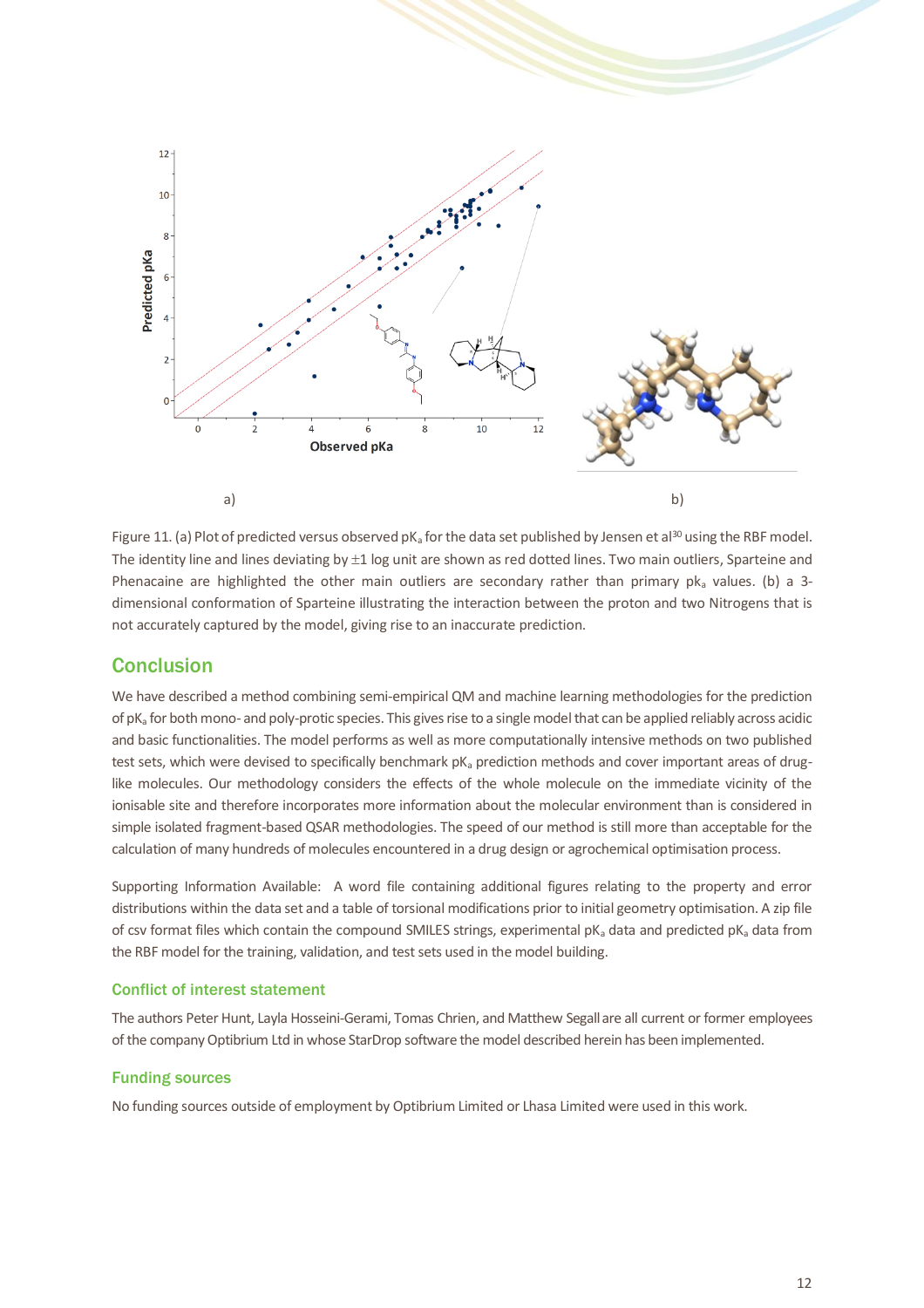#### **References**

- 1. Zhang, S.; Baker, J.; Pulay, P. A Reliable and Efficient First Principles-Based Method for Predicting pK<sup>a</sup> Values. 1. Methodology, *J. Phys. Chem. A* **2010,** *114*, pp. 425-431.
- 2. Pracht, P.; Wilcken, R.; Udvarhelyi, A.; Rodde, S.; Grimme, S. High accuracy quantum-chemistry-based calculation and blind prediction of macroscopic pK<sup>a</sup> values in the context of the SAMPL6 challenge *J. Comp.-Aid. Mol. Des*. **2018,** *32*, 1139–1149.
- 3. Svobodová Vařeková, R.; Geidl, S.; Ionescu, C.; Skřehota, O.; Kudera, M.; Sehnal, D.; Bouchal, T.; Abagyan, R.; Huber, H.; Koča, J. Predicting pK<sub>a</sub> Values of Substituted Phenols from Atomic Charges: Comparison of Different Quantum Mechanical Methods and Charge Distribution Schemes *J. Chem. Inf. Model.* **2011,** *51*, 1795-1806.
- 4. Harding, A.; Popelier, P. pK<sup>a</sup> Prediction from an ab initio bond length: part 2—phenols *Phys. Chem. Chem. Phys.* **2011,** *13*, 11264.
- 5. Tehan, B.; Lloyd, E.; Wong, M.; Pitt, W.; Montana, J.; Manallack, D.; Gancia, E. Estimation of pK<sub>a</sub> Using Semiempirical Molecular Orbital Methods. Part 1: Application to Phenols and Carboxylic Acids *Quantitative Structure-Activity Relationships*, **2002,** *21*, 457-472.
- 6. Tehan, B.; Lloyd, E.; Wong, M.; Pitt, W.; Manallack, D.; Gancia, E. Estimation of pK<sub>a</sub> Using Semiempirical Molecular Orbital Methods. Part 2: Application to Amines, Anilines and Various Nitrogen Containing Heterocyclic Compounds *Quantitative Structure-Activity Relationships*, **2002,** *21*, 473-485.
- 7. ACD/pKa :: Predict accurate acid/base dissociation constants from structure :: ACD/Labs Percepta Predictors, *Acdlabs.com*, 2017. [Online]. Available: http://www.acdlabs.com/products/percepta/predictors/pka/ Last accessed: 10<sup>th</sup> Oct. 2019.
- 8. Fraczkiewicz, R.; Lobell, M.; Göller, A.; Krenz, U.; Schoenneis, R.; Clark, R.; Hillisch, A. Best of Both Worlds: Combining Pharma Data and State of the Art Modeling Technology To Improve in Silico pK<sub>a</sub> Prediction *J. Chem. Inf. and Model.* **2015,** *55*, 389-397. [Online]. Available: [https://www.simulations](https://www.simulations-plus.com/software/admetpredictor/)[plus.com/software/admetpredictor](https://www.simulations-plus.com/software/admetpredictor/) Last accessed: 10<sup>th</sup> Oct. 2019.
- 9. Shelley, J.; Cholleti, A.; Frye, L.; Greenwood, J.; Timlin, M.; Uchimaya, M. Epik: a software program for pK<sub>a</sub> prediction and protonation state generation for drug-like molecules *J. Comp.-Aid. Mol. Des.* **2007,** *21*, 681- 691.
- 10. Klicić, J.; Friesner, R.; Liu, S.; Guida, W. Accurate Prediction of Acidity Constants in Aqueous Solution via Density Functional Theory and Self-Consistent Reaction Field Methods *J. Phys. Chem. A* **2002,** *106*, 1327- 1335.
- 11. pKalc. [Online]. Available: http://www.compudrug.com/pkalc. Last accessed 10th Oct. 2019.
- 12. Milletti, F.; Storchi, L.; Sforna, G.; Cruciani, G. New and Original pK<sub>a</sub> Prediction Method Using Grid Molecular Interaction Fields *J. Chem. Inf. Model.* **2007,** *47*, 2172-2181. MoKa from Molecular Discovery <https://www.moldiscovery.com/software/moka/> last accessed 10<sup>th</sup> Oct. 2019.
- 13. Liao, C.; Nicklaus, M. Comparison of Nine Programs Predicting pK<sup>a</sup> Values of Pharmaceutical Substances *J. Chem. Inf. Model.* **2009,** *49*, 2801-2812.
- 14. Balogh, G. T.; Tarcsay, A.; Keseru, G. M. Comparative evaluation of pK<sub>a</sub> prediction tools on a drug discovery dataset, *J. Pharm. Biomed. Anal.* **2012,** *67-68,* 63-70.
- 15. Manchester, J.; Walkup, G.; Rivin, O.; You, Z. Evaluation of pK<sub>a</sub> Estimation Methods on 211 Druglike Compounds *J. Chem. Inf. Model.* **2010,** *50*, 565-571.
- 16. Settimo, L.; Bellman, K.; Knegtel, R. Comparison of the Accuracy of Experimental and Predicted pK<sup>a</sup> Values of Basic and Acidic Compounds *Pharm. Res.* **2013,** *31*, 1082-1095.
- 17. Gaulton, A.; Bellis, L. J.; Bento, A. P.; Chambers, J.; Davies, M.; Hersey, A.; Light, Y.; McGlinchey, S.; Michalovich, D.; Al-Lazikani, B.; Overington, J. P. ChEMBL: a large-scale bioactivity database for drug discovery. *Nucleic Acids Res.* **2012,** *40*, D1100-7.
- 18. Perrin, D. D. Dissociation constants of organic bases in aqueous solution London : Butterworths, 1965 and 1972